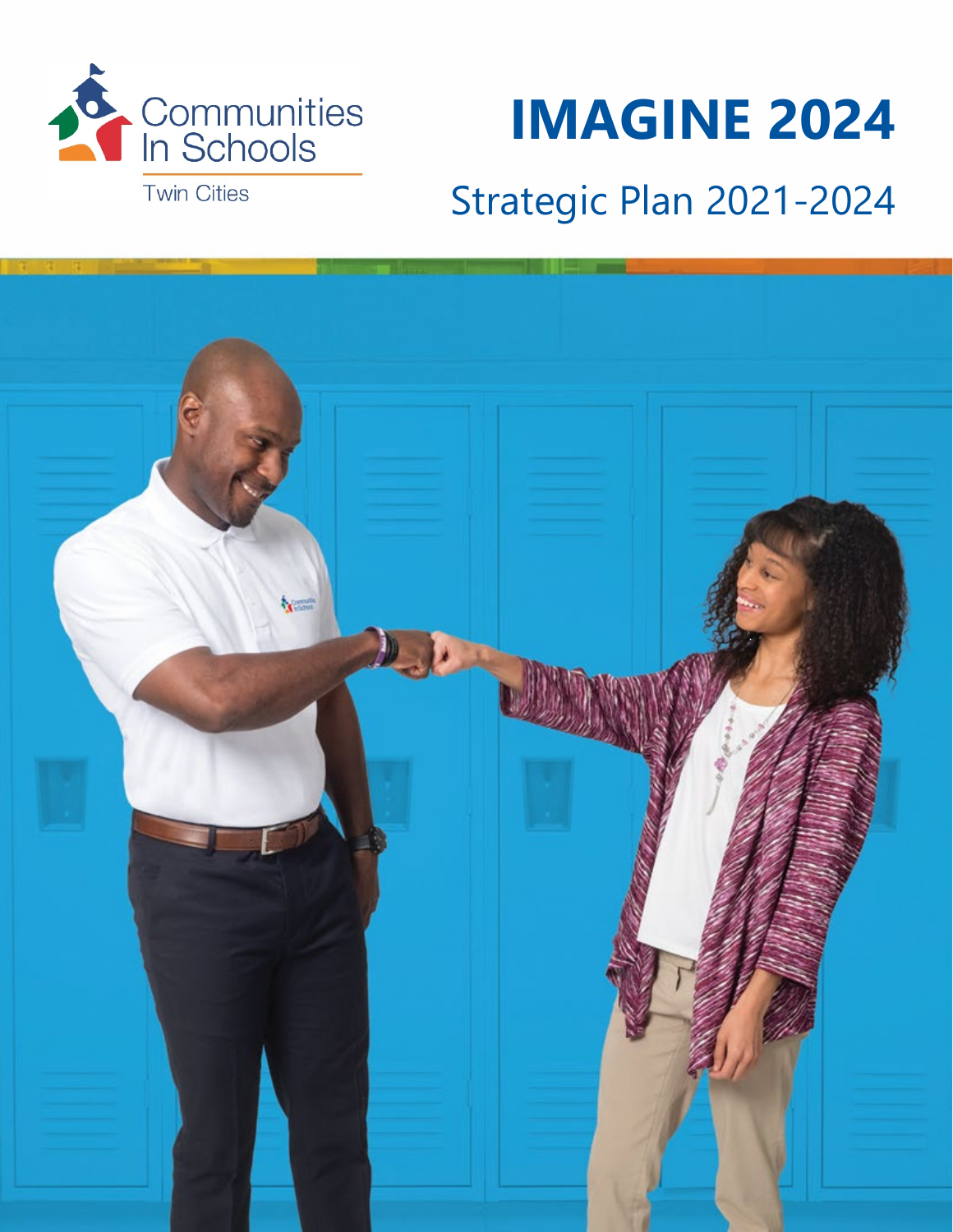



## Strategic Plan 2021-2024

### **MISSION**

Our mission is to surround students with a community of support, empowering them to stay in school and achieve in life.

### VISION

Communities In Schools of the Twin Cities fuels personal potential, so every student can take charge of their story and define their success for life.

### BELIEF STATEMENT

Communities In Schools believes that transformative relationships are key to unlocking a student's potential. We will succeed by including in our strategies, ingraining in our culture, and reflecting in our behaviors, principles and practices of diversity, equity, and inclusion. As a result, we break down immediate and systemic barriers to create and sustain equitable outcomes.

## SWOT ANALYSIS

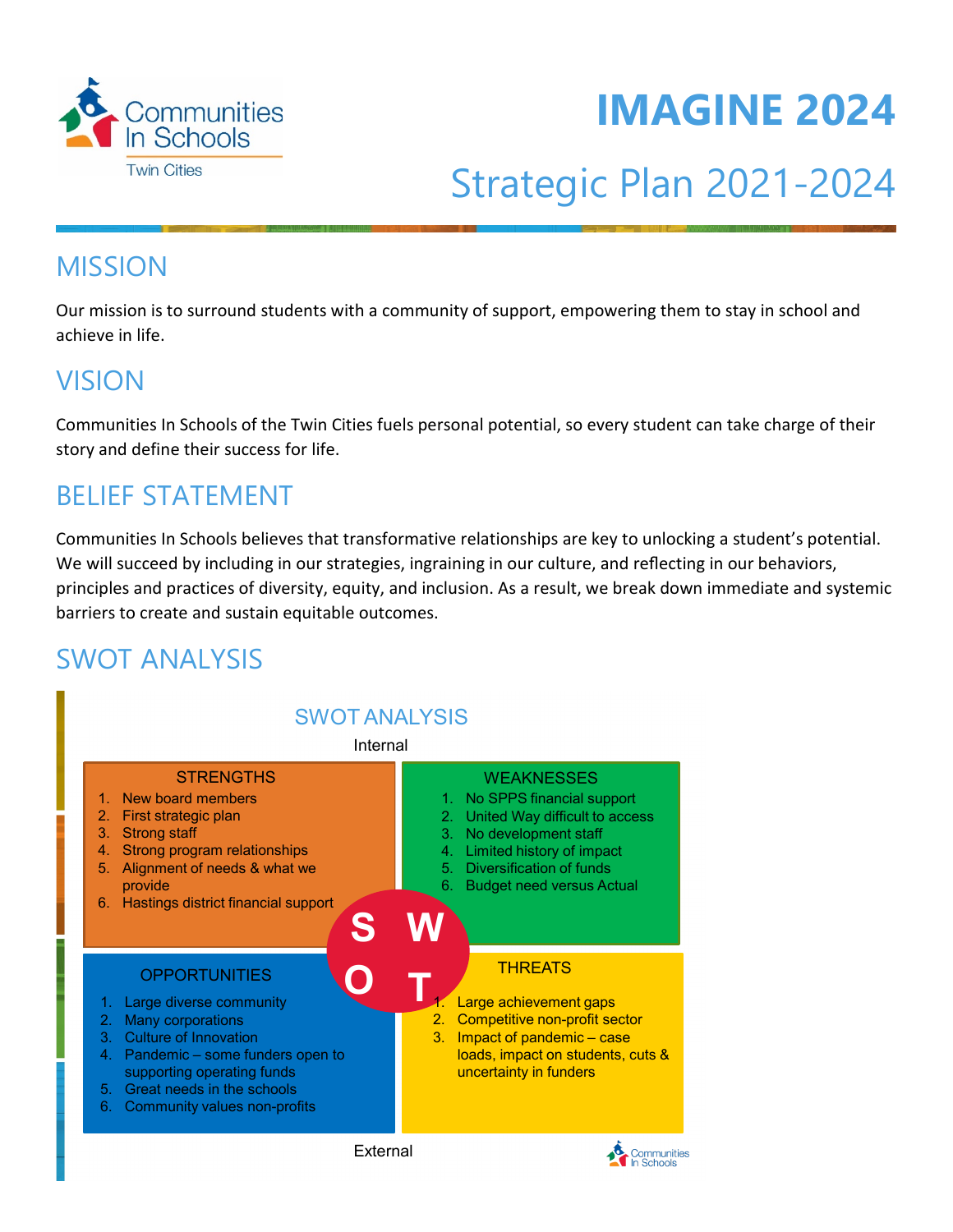## STRATEGIC DRIVERS

**Imagine 2024** is the first 3-year strategic plan for CIS of the Twin Cities, which was founded in 2018. During its first year of operations, the affiliate has focused on establishing relationships and launching services in four schools from the St. Paul and Hastings school districts. It is now ready to strategically plot opportunities to sustain, deepen and grow its operations. The timing of the plan comes at a time where the affiliate, along with the rest of the nation, is navigating the impact of a continuing pandemic, a continuing need to address the social justice issues that are affecting our educational systems, and an uncertain economic environment.

It is our ambition to achieve organizational sustainability that allows for the continuation of existing quality services, while positioning the affiliate to grow its footprint in the Twin Cities so that more students can access integrated student supports (ISS).

Guiding the **Imagine 2024 Strategic Plan** are these foundational drivers:

- 1. **Impact** it is our belief that our proven, evidence-based Integrated Student Supports (ISS) model is fundamental to transforming students' academic outcomes and experiences. The current national climate has reinforced our belief that relationships and addressing students' Socio-Emotional Learning (SEL) are critical to student achievement. Additionally, the affiliate is slated to undergo its first accreditation process with CIS National. The accreditation process reviews best non-profit management practices and delivery of the CIS model with fidelity and quality.
- 2. **Sustainability** diversifying and building a resource development strategy that meets budget projections and creates cash reserves. Sustainability efforts need to expand to simply meeting annual budget to securing budgets that advances the strategic priorities of the organization. Building an internal infrastructure of trained champions, equipped to open doors and solicit financial support is needed.
- 3. **Storytelling**  is the process of sharing accounts that depict our work, impact, mission and/or vision. Our students' stories are our most powerful tool for communicating the importance of the work we do. We are able to market our programs and brand our model through the effective use of storytelling.
- 4. **Relationships** strong and broad-based relationships are essential to actualize the affiliate's mission, goals, and strategies. Partnerships with districts, schools, and funding partners need to continue to grow and deepen. We need to actively identify and cultivate strategic relationships to broaden brand recognition and garner community support. These relationships drive board and donor recruitment and retention.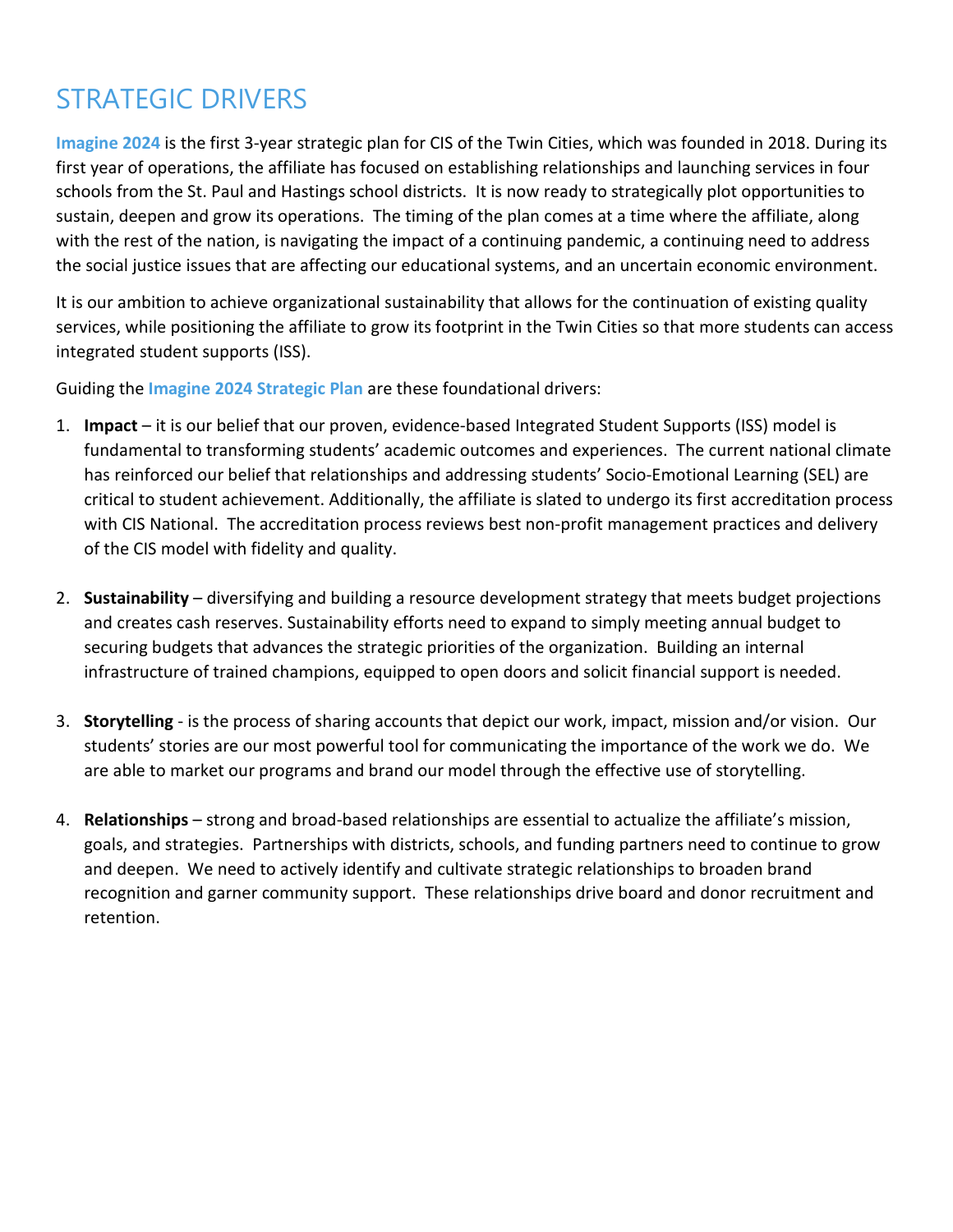## IMPACT

Sustain, Deepen and Grow our positive impact for students and families.

#### **Strategies**

- 1. Sustain our impact by demonstrating continued student success.
- 2. Deepen our impact by developing enhanced program opportunities.
- 3. Grow our impact by expanding to at least two more schools by 2024.
- 4. Promote a culture that reflects our values around Diversity, Equity, and Inclusion.

#### Definition of Success

Students are re-engaged and receiving promising practices for creating equitable conditions for learning and achievement. More schools and school districts are benefiting from the provision of integrated student support services in their schools.

- 1. Increase number of students case-managed from 163 to 300 by 2024.
- 2. Increase number of students receiving tier one supports from 3500 to 5000 by 2024.
- 3. Increase number of districts served from two to three by 2024.
- 4. Aggregate three-year average of greater than 80% of students meeting identified attendance, behavioral and academic goals.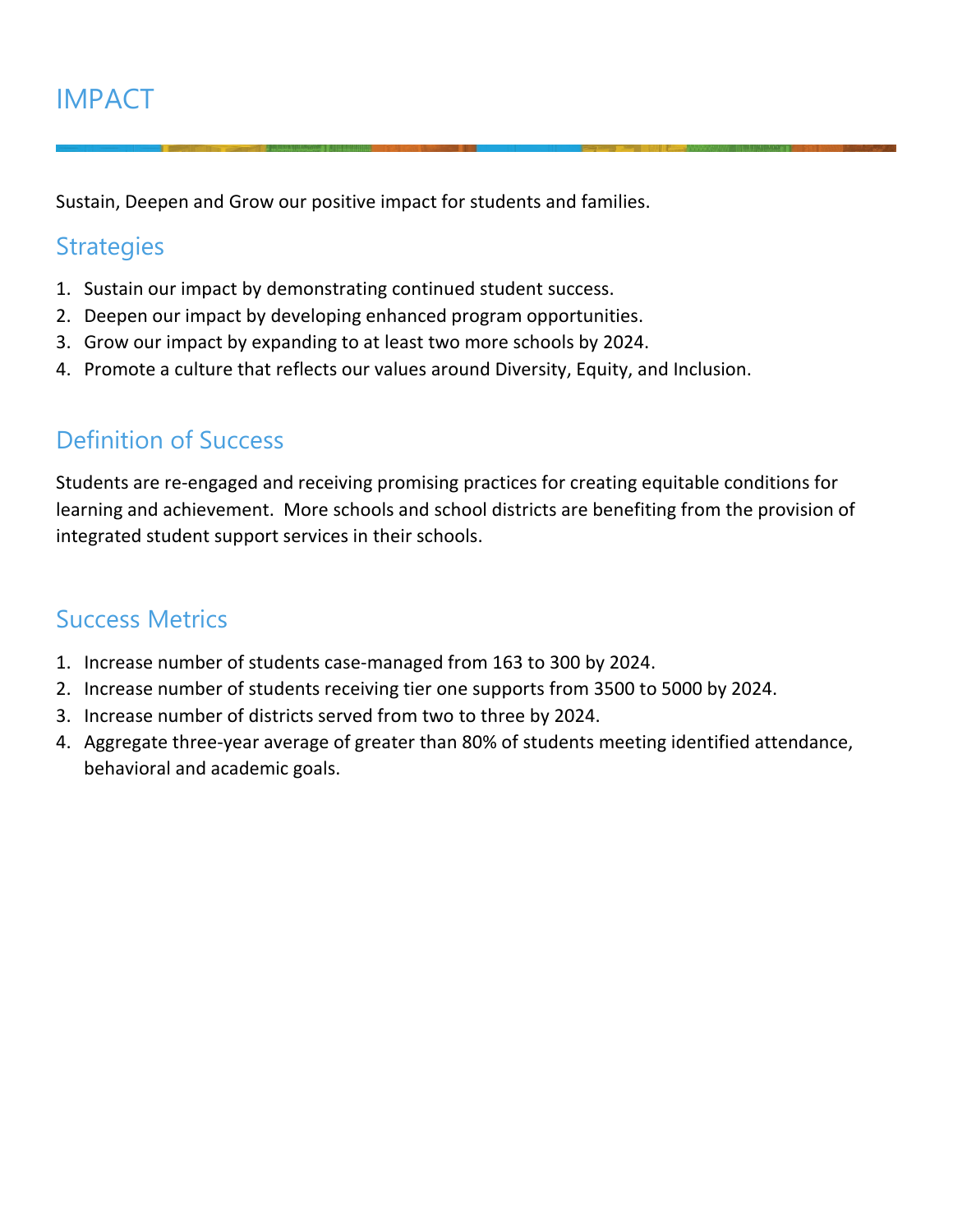## SUSTAINABILITY

Secure greater and reliable funding sources to sustain and grow CISTC footprint.

#### **Strategies**

- 1. Mobilize CIS champions to identify, cultivate, and retain funding partners.
- 2. Create and implement an annual resource development strategy with defined targets and metrics.
- 3. Train board members in the art of fundraising and making the ask.
- 4. Diversify funding by planning and executing annual fundraising events.

#### Definition of Success

CIS of the Twin Cities meets annual budget projections and creates at least a one-month cash reserve. Funding sources are diversified to include public and private revenue sources from school district, corporations, foundations, events, and individual giving.

- 1. 100% board giving.
- 2. Annual budgets are met and exceeded by \$20,000 towards a cash reserve.
- 3. Partner school districts contribute at least 30% of individual program costs.
- 4. Three fundraising events are held and net revenue targets are met.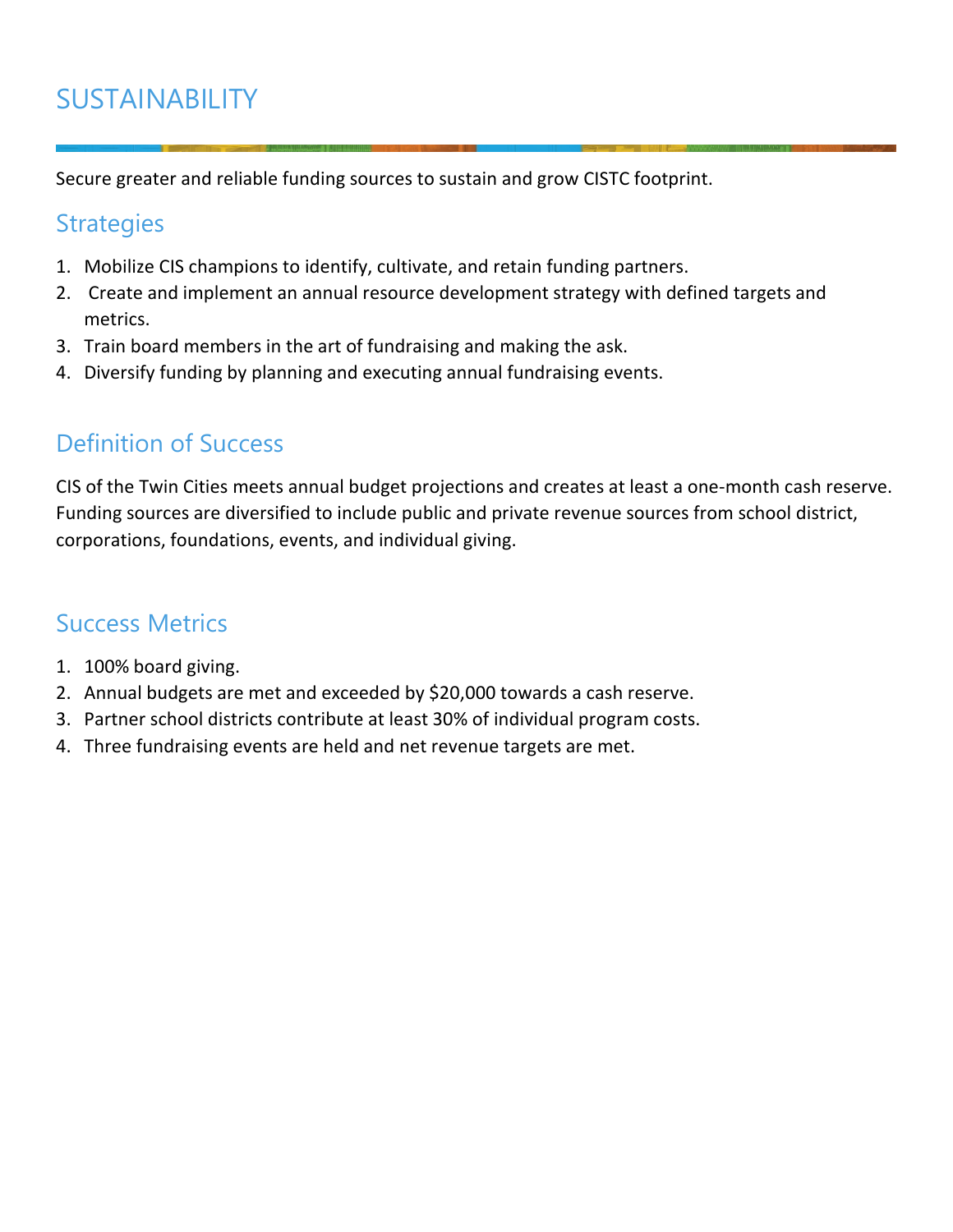## STORYTELLING

Deepen and grow brand recognition to contribute to a stronger community of support for students and families.

#### **Strategies**

- 1. Identify key messages with corresponding platforms for delivery.
- 2. Develop, train and refine storytelling capacity of board and staff.
- 3. Engage students, parents, school staff and partners in sharing the CIS story and impact.

#### Definition of Success

CIS of the Twin Cities is known throughout the Twin Cities as a leader in providing Integrated Student Supports. Board and staff clearly articulate the mission, vision and beliefs of CIS throughout the community.

- 1. 100% of board are trained on telling the CIS story.
- 2. Website and other social media are updated and maintained, and analytics show an increase of 25% traffic compared to prior year.
- 3. Board and staff engage in increasing CIS visibility by increasing media interviews, increased cultivation meetings, and increased co-branding opportunities with key partners.
- 4. Collateral materials to support outreach efforts are revised and/or created.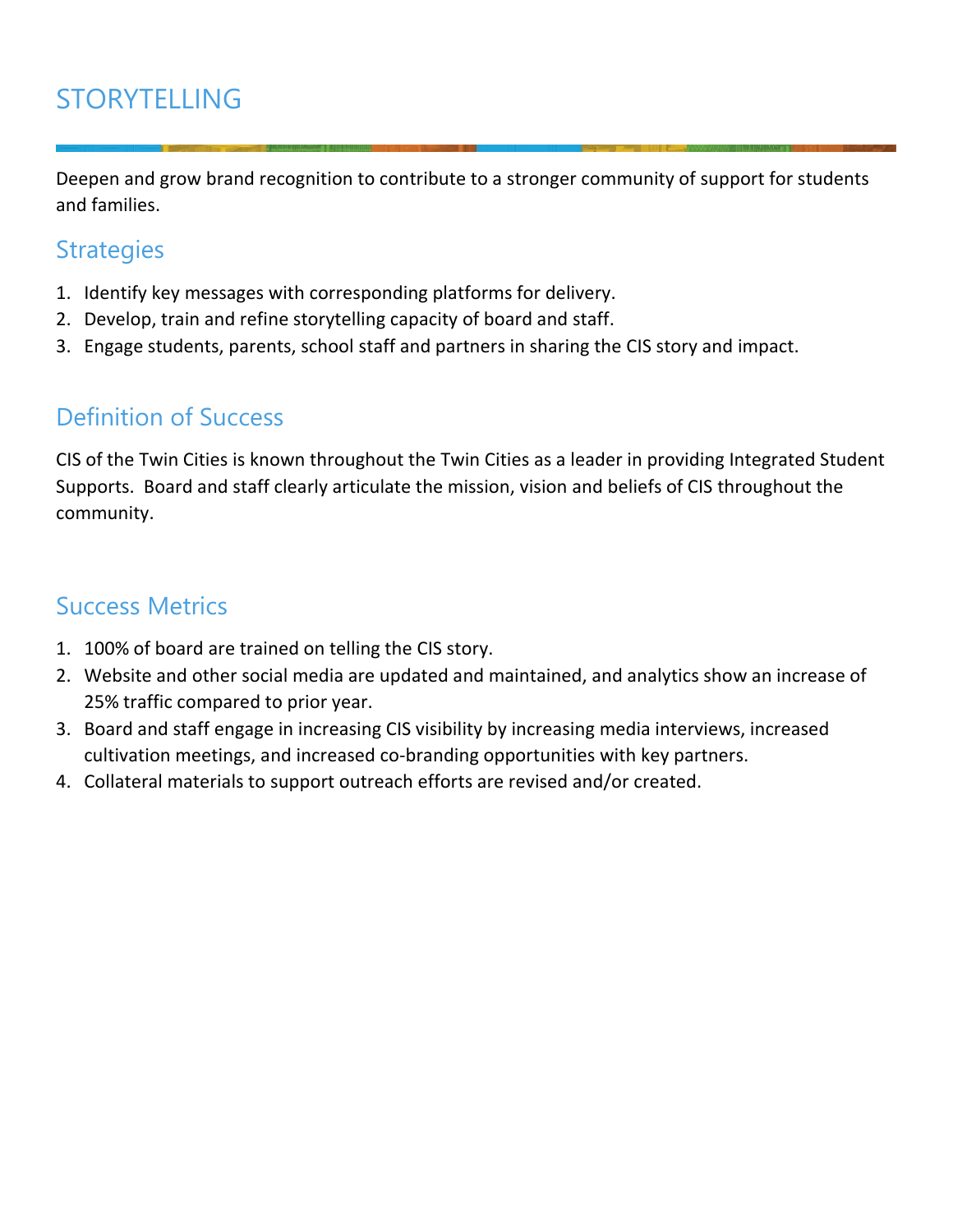## RELATIONSHIPS

Strengthen existing relationships and create new connections with districts, funders, volunteers and alumni.

#### **Strategies**

- 1. Cultivate strong relationships with school districts. Deepen existing St. Paul and Hastings relationships and build relationships with two more districts.
- 2. Establish an alumni program that allows participants to stay engaged with CIS beyond graduation.
- 3. Develop meaningful volunteer opportunities to connect the public to our program.
- 4. Strengthen our partnerships through communication and evaluation.

#### Definition of Success

CIS of the Twin Cities is recognized as a viable solution for addressing school needs, especially in terms of re-engagement and social emotional learning. Districts and partners are confident in our ability to achieve results. Alumni and the greater community are engaged in our program.

- 1. At least 10 alumni are actively engaged with the program, including regular communication and opportunities to share their CIS story.
- 2. At least 25 volunteers are utilized to improve program performance and connection to the community.
- 3. At least 18 partnerships are maximized for student benefit and mutual success.